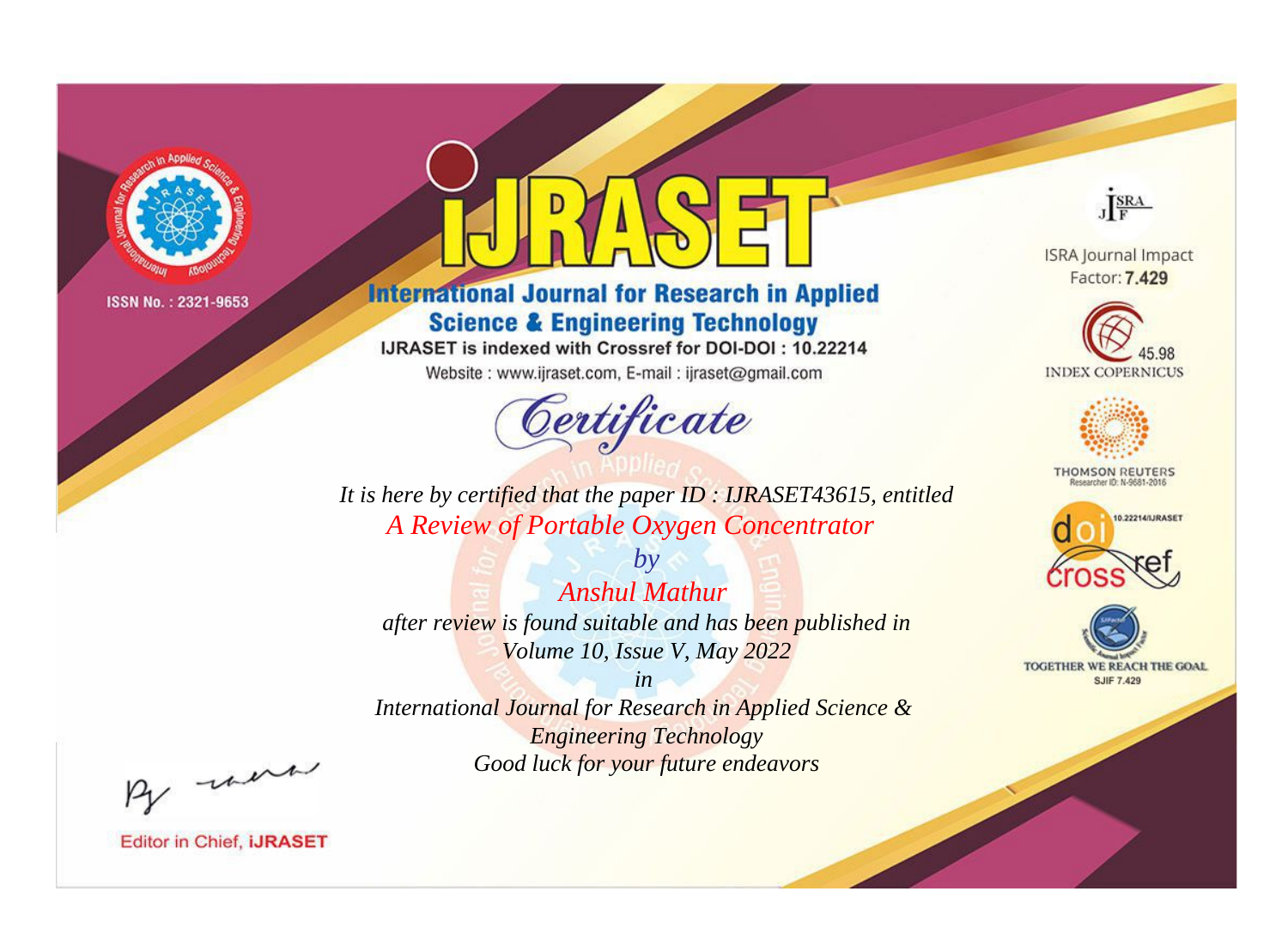

# **International Journal for Research in Applied Science & Engineering Technology**

IJRASET is indexed with Crossref for DOI-DOI: 10.22214

Website: www.ijraset.com, E-mail: ijraset@gmail.com



JERA

**ISRA Journal Impact** Factor: 7.429





**THOMSON REUTERS** 



TOGETHER WE REACH THE GOAL **SJIF 7.429** 

It is here by certified that the paper ID: IJRASET43615, entitled A Review of Portable Oxygen Concentrator

 $b\nu$ Geetanjali Kapil after review is found suitable and has been published in Volume 10, Issue V, May 2022

 $in$ International Journal for Research in Applied Science & **Engineering Technology** Good luck for your future endeavors

By morn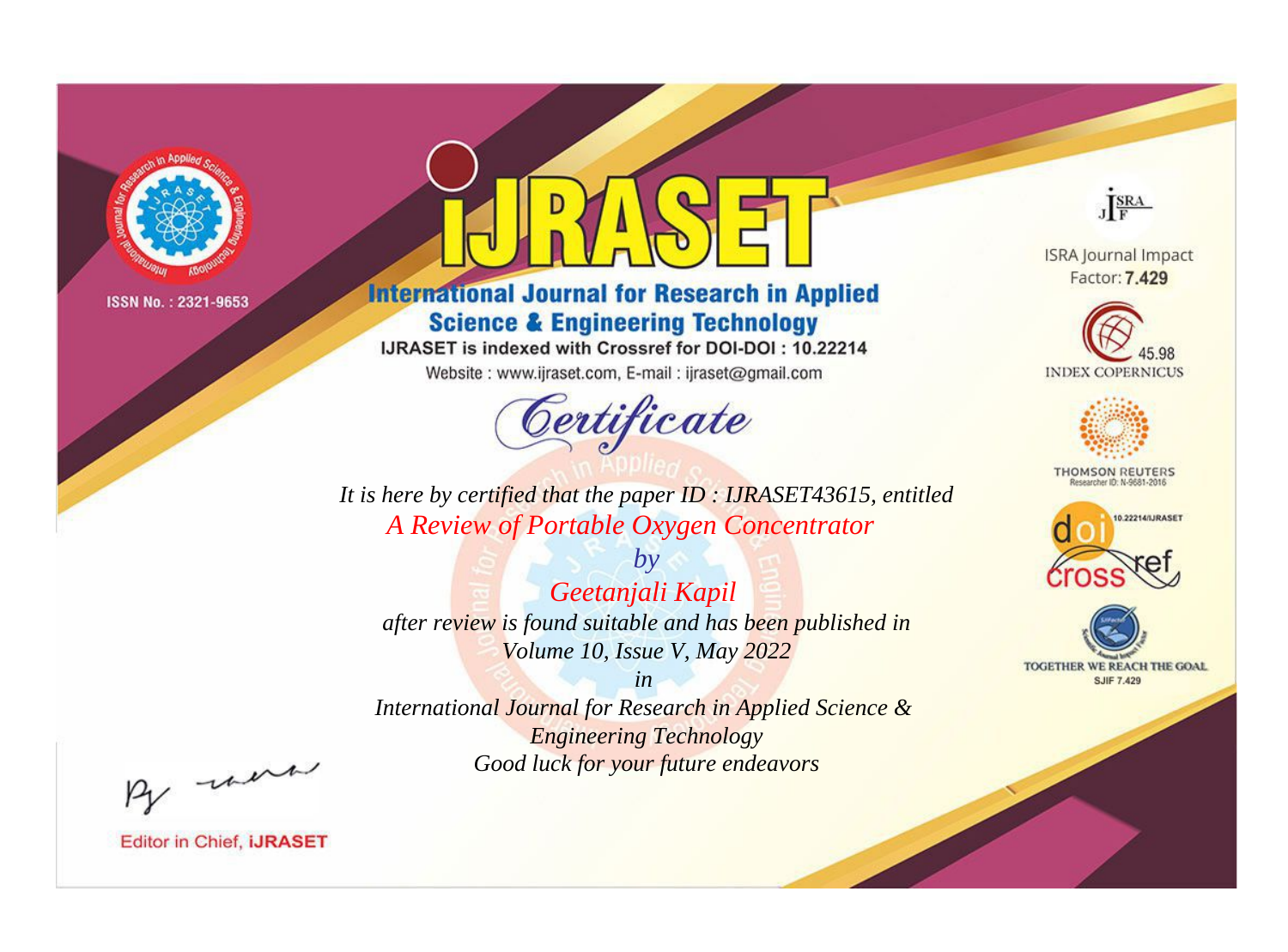

# **International Journal for Research in Applied Science & Engineering Technology**

IJRASET is indexed with Crossref for DOI-DOI: 10.22214

Website: www.ijraset.com, E-mail: ijraset@gmail.com



JERA

**ISRA Journal Impact** Factor: 7.429





**THOMSON REUTERS** 



TOGETHER WE REACH THE GOAL **SJIF 7.429** 

*It is here by certified that the paper ID : IJRASET43615, entitled A Review of Portable Oxygen Concentrator*

*Deora Mukesh after review is found suitable and has been published in Volume 10, Issue V, May 2022*

*by*

*in* 

*International Journal for Research in Applied Science & Engineering Technology Good luck for your future endeavors*

By morn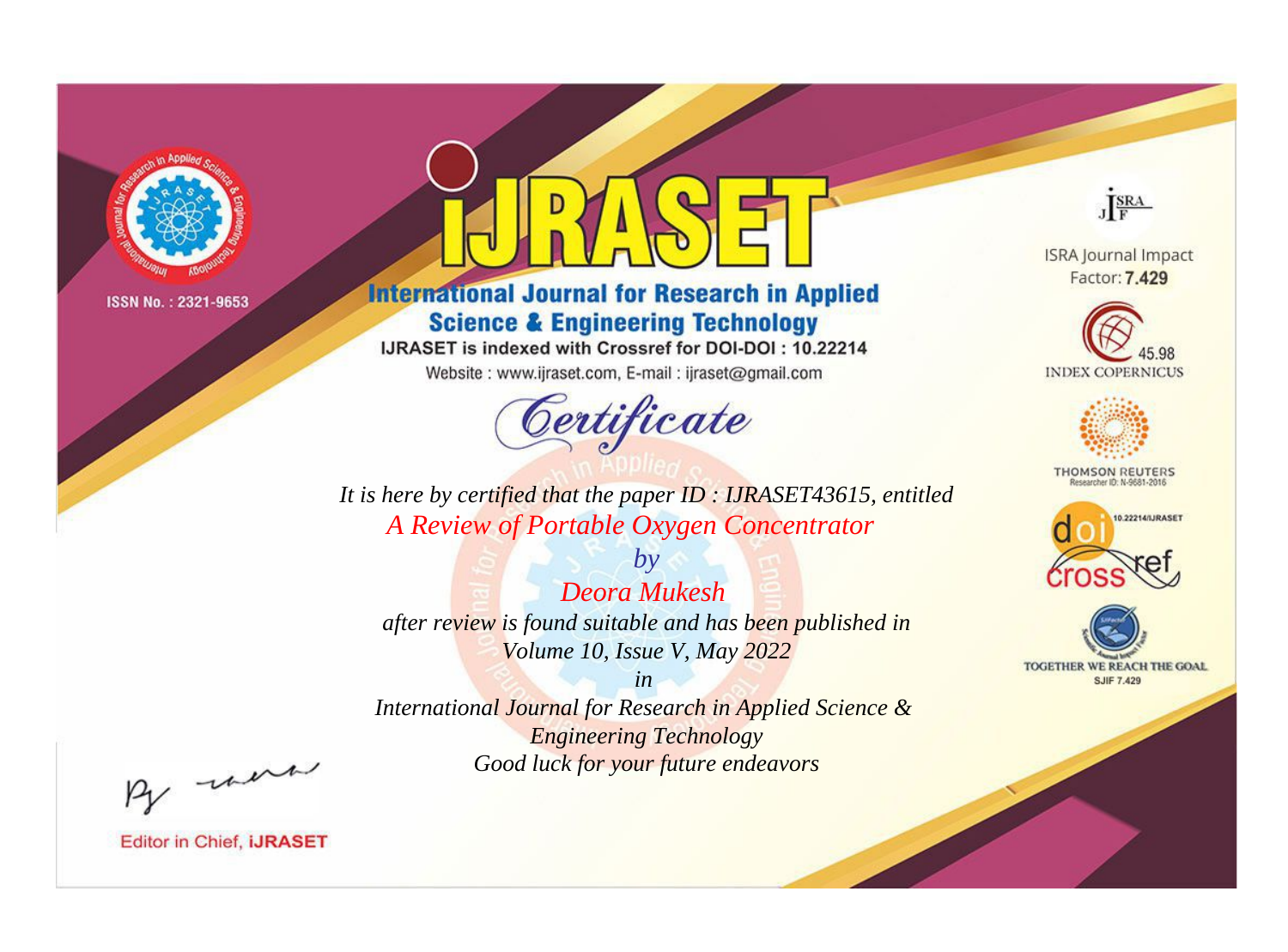

# **International Journal for Research in Applied Science & Engineering Technology**

IJRASET is indexed with Crossref for DOI-DOI: 10.22214

Website: www.ijraset.com, E-mail: ijraset@gmail.com



JERA

**ISRA Journal Impact** Factor: 7.429





**THOMSON REUTERS** 



TOGETHER WE REACH THE GOAL **SJIF 7.429** 

It is here by certified that the paper ID: IJRASET43615, entitled A Review of Portable Oxygen Concentrator

 $b\nu$ **Dinesh Chaudhary** after review is found suitable and has been published in Volume 10, Issue V, May 2022

 $in$ International Journal for Research in Applied Science & **Engineering Technology** Good luck for your future endeavors

By morn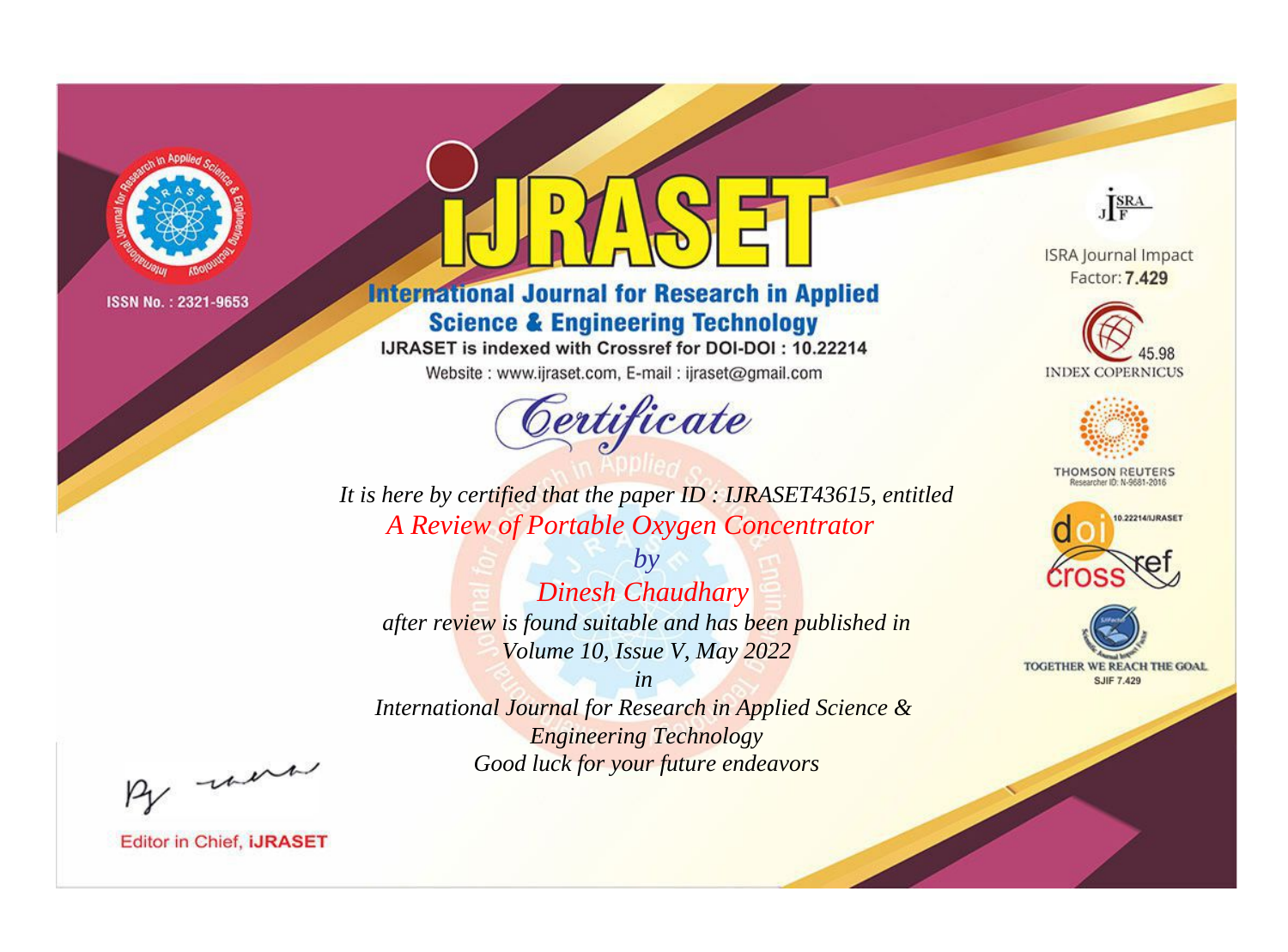

# **International Journal for Research in Applied Science & Engineering Technology**

IJRASET is indexed with Crossref for DOI-DOI: 10.22214

Website: www.ijraset.com, E-mail: ijraset@gmail.com



JERA

**ISRA Journal Impact** Factor: 7.429





**THOMSON REUTERS** 



TOGETHER WE REACH THE GOAL **SJIF 7.429** 

*It is here by certified that the paper ID : IJRASET43615, entitled A Review of Portable Oxygen Concentrator*

*by Ishant Jangir after review is found suitable and has been published in Volume 10, Issue V, May 2022*

*in* 

*International Journal for Research in Applied Science & Engineering Technology Good luck for your future endeavors*

By morn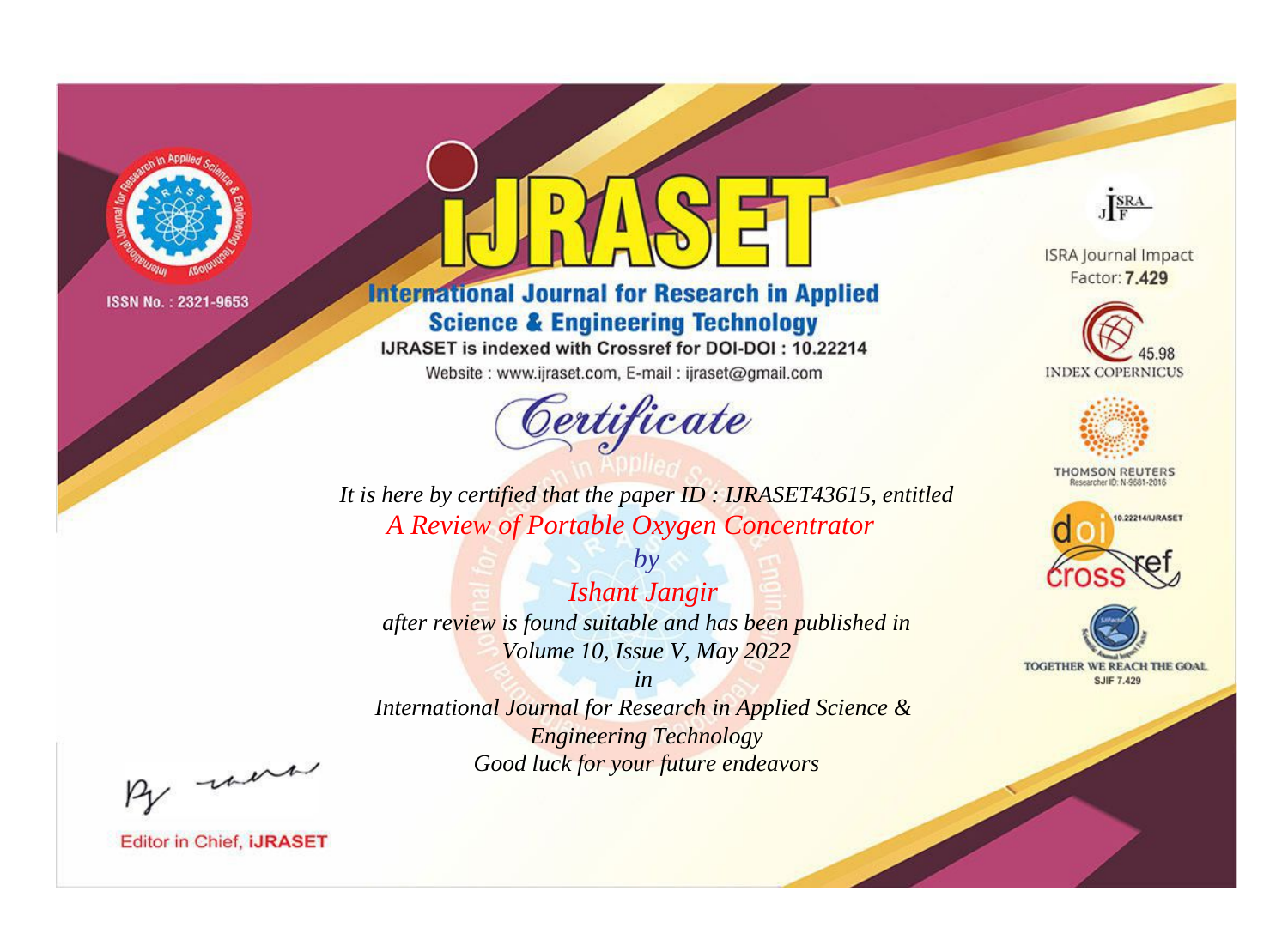

# **International Journal for Research in Applied Science & Engineering Technology**

IJRASET is indexed with Crossref for DOI-DOI: 10.22214

Website: www.ijraset.com, E-mail: ijraset@gmail.com



JERA

**ISRA Journal Impact** Factor: 7.429





**THOMSON REUTERS** 



TOGETHER WE REACH THE GOAL **SJIF 7.429** 

*It is here by certified that the paper ID : IJRASET43615, entitled A Review of Portable Oxygen Concentrator*

*by Gaurav Sharma after review is found suitable and has been published in Volume 10, Issue V, May 2022*

*in* 

*International Journal for Research in Applied Science & Engineering Technology Good luck for your future endeavors*

By morn